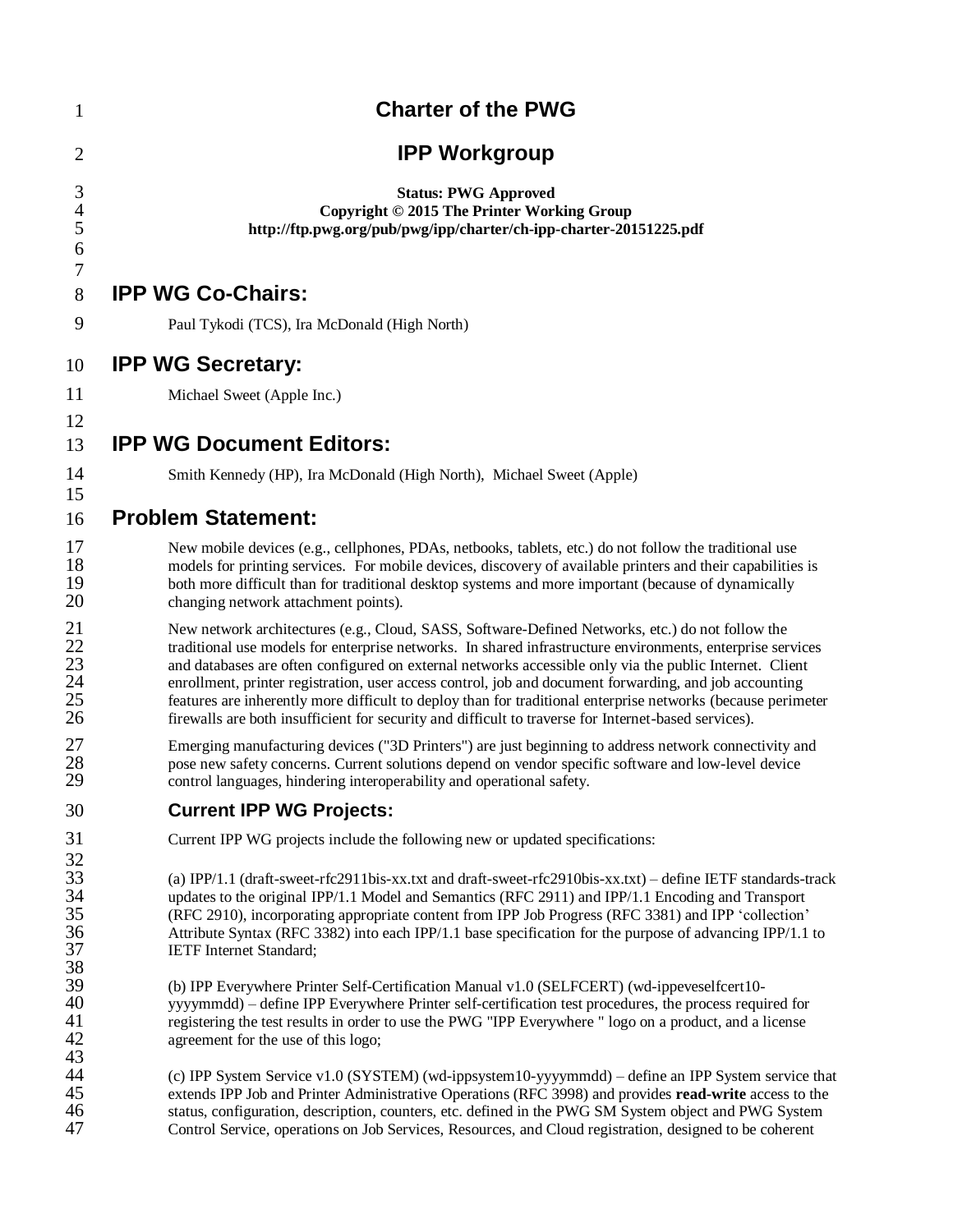48 with PWG SM System Control Service (PWG 5108.06-2012), PWG SM Resource Service (PWG 5108.03),<br>49 and IPP Shared Infrastructure Extensions (INFRA): and IPP Shared Infrastructure Extensions (INFRA);

51 (d) IPP 3D Printing Extensions v1.0 (wd-ipp3d10-yyyymmdd) - define IPP extensions and make PDL and<br>52 service discovery recommendations to support manufacturing devices ("3D Printers") and Cloud-based 52 service discovery recommendations to support manufacturing devices ("3D Printers") and Cloud-based<br>53 manufacturing services, with a corresponding service type. manufacturing services, with a corresponding service type.

55 (e) IPP FaxOut Service v1.1 (FAXOUT) (wd-ippfaxout11-yyyymmdd) – define an errata update to IPP 56 FaxOut Service v1.0 (PWG 5100.14-2014) to address known errata, add missing attributes or values, avoid<br>57 fincreasing any conformance requirements, and align with PWG IPP Scan Service (PWG5100.SCAN); increasing any conformance requirements, and align with PWG IPP Scan Service (PWG5100.SCAN);

59 (f) IPP Transform Service v1.0 (XFORM) (wd-ippxform10-yyyymmdd) – define an IPP Transform service based on existing PWG SM Transform Service drafts and PWG F2F discussions, to extend the set of 60 based on existing PWG SM Transform Service drafts and PWG F2F discussions, to extend the set of services supported by IPP System Service and IPP Everywhere Multifunction: services supported by IPP System Service and IPP Everywhere Multifunction;

63 (g) IPP Printer State Extensions v1.1 (PSX) (wd-ippstate11-yyyymmdd) – define an errata update to IPP  $64$  Printer State Extensions v1.0 (PWG 5100.9-2009) to address known errata, add missing attributes or Printer State Extensions v1.0 (PWG 5100.9-2009) to address known errata, add missing attributes or 65 values, avoid increasing any conformance requirements, align with IPP Shared Infrastructure Extensions 66 (PWG5100.INFRA), and submit IANA Printer TC registrations for new xxx-missing PrtAlertCodeTC values;

69 (h) Printer MIB and IPP MFD Alerts v1.1 (MFDALERTS) (wd-pmpmfdalerts11-yyyymmdd) – define an 70 errata update to Printer MIB and IPP MFD Alerts v1.0 (PWG 5107.3-2012) to address known errata, add<br>71 missing attributes or values, avoid increasing any conformance requirements, align with IPP Shared 71 missing attributes or values, avoid increasing any conformance requirements, align with IPP Shared<br>72 Infrastructure Extensions (PWG5100.INFRA) and submit IANA Printer TC registration for 72 Infrastructure Extensions (PWG5100.INFRA) and submit IANA Printer TC registration for<br>73 PrtAlertCodeTC new comments on fax-modem-protocol-error and xxx-recoverable-storage-73 PrtAlertCodeTC new comments on fax-modem-protocol-error and xxx-recoverable-storage-error and new<br>74 values of xxx-missing (drop suffix from IPP keyword w/ corresponding suffix (-error, -report, -warning) 74 values of xxx-missing (drop suffix from IPP keyword w/ corresponding suffix (-error, -report, -warning)<br>75 and add appropriate suffix depending on the Printer state over the wire); and add appropriate suffix depending on the Printer state over the wire);

77 (i) IPP Finishings v2.1 (FIN) (wd-ippfinishings21-yyyymmdd) - define an errata update to IPP Finishings<br>78 (FIN) (PWG 5100.1-2015) to address known editorial issues, clarify finishing processes for things 78 v2.0 (FIN) (PWG 5100.1-2015) to address known editorial issues, clarify finishing processes for things<br>79 such as the staple/stitch origin, and add OPTIONAL "xxx-configured" Printer Description attributes to 79 such as the staple/stitch origin, and add OPTIONAL "xxx-configured" Printer Description attributes to<br>80 sullow Clients to accurately preview the results of finishing processes, e.g., staple/stitch width and 80 allow Clients to accurately preview the results of finishing processes, e.g., staple/stitch width and orientation, punch hole diameter, etc. orientation, punch hole diameter, etc.

83 (j) IPP Everywhere Multifunction v1.0 (EVEMFD) (wd-ippevemfd10-yyyymmdd) – define an update to  $84$  IPP Everywhere v1.0 for multifunction devices that incorporates IPP 2.0, 2.1, and 2.2 (IPP2X). IPP 84 IPP Everywhere v1.0 for multifunction devices that incorporates IPP 2.0, 2.1, and 2.2 (IPP2X), IPP<br>85 Transaction-Based Printing Extensions, "ipps:" URI Scheme, LDAP Printer Schema, IPP JPS3, IPP 85 Transaction-Based Printing Extensions, "ipps:" URI Scheme, LDAP Printer Schema, IPP JPS3, IPP 86 Finishings v2.1, IPP Shared Infrastructure Extensions, IPP FaxOut, IPP Scan, IPP Transform, and IPP Scan, IPP System Service. System Service.

## 89 **Potential IPP WG Projects:**

90 Potential IPP WG projects include the following new or updated specifications:

92 (a) TBD – define errata updates to IETF and PWG IPP protocol extensions as necessary, to address known<br>93 errata, add missing attributes or values, and avoid increasing any conformance requirements; errata, add missing attributes or values, and avoid increasing any conformance requirements;

95 (b) TBD – define errata updates to IETF and PWG SNMP MIBs as necessary, to address known errata, add missing values, and avoid increasing any conformance requirements;

98 (c) IPP Concise – define a whitepaper on a new IPP Transport and Encoding (alternative to RFC 2910) 99 optimized for smartphones, vehicles, embedded systems, and other Internet of Things devices that includes:

- 100 rationale, use cases with feasibility and constraints (e.g., limited CPU/RAM and intermittent 101 connectivity), and design requirements;
- 102 **transport (w/out HTTP) via Transport Layer Security 1.2 (TLS) (RFC 5246) and Datagram TLS**<br>1.2 (DTLS) (RFC 6347) or later versions (see https://datatracker.ietf.org/wg/tls/documents/); 1.2 (DTLS) (RFC 6347) or later versions (see https://datatracker.ietf.org/wg/tls/documents/);
- 104 encoding in Concise Binary Object Representation (CBOR) (RFC 7049);<br>105 schema for operations, objects, and attributes in CBOR Data Definition La
- 105 
schema for operations, objects, and attributes in CBOR Data Definition Language (CDDL) (see<br>
106 
IETF I-D draft-greevenbosch-appsawg-cbor-cddl): 106 IETF I-D draft-greevenbosch-appsawg-cbor-cddl);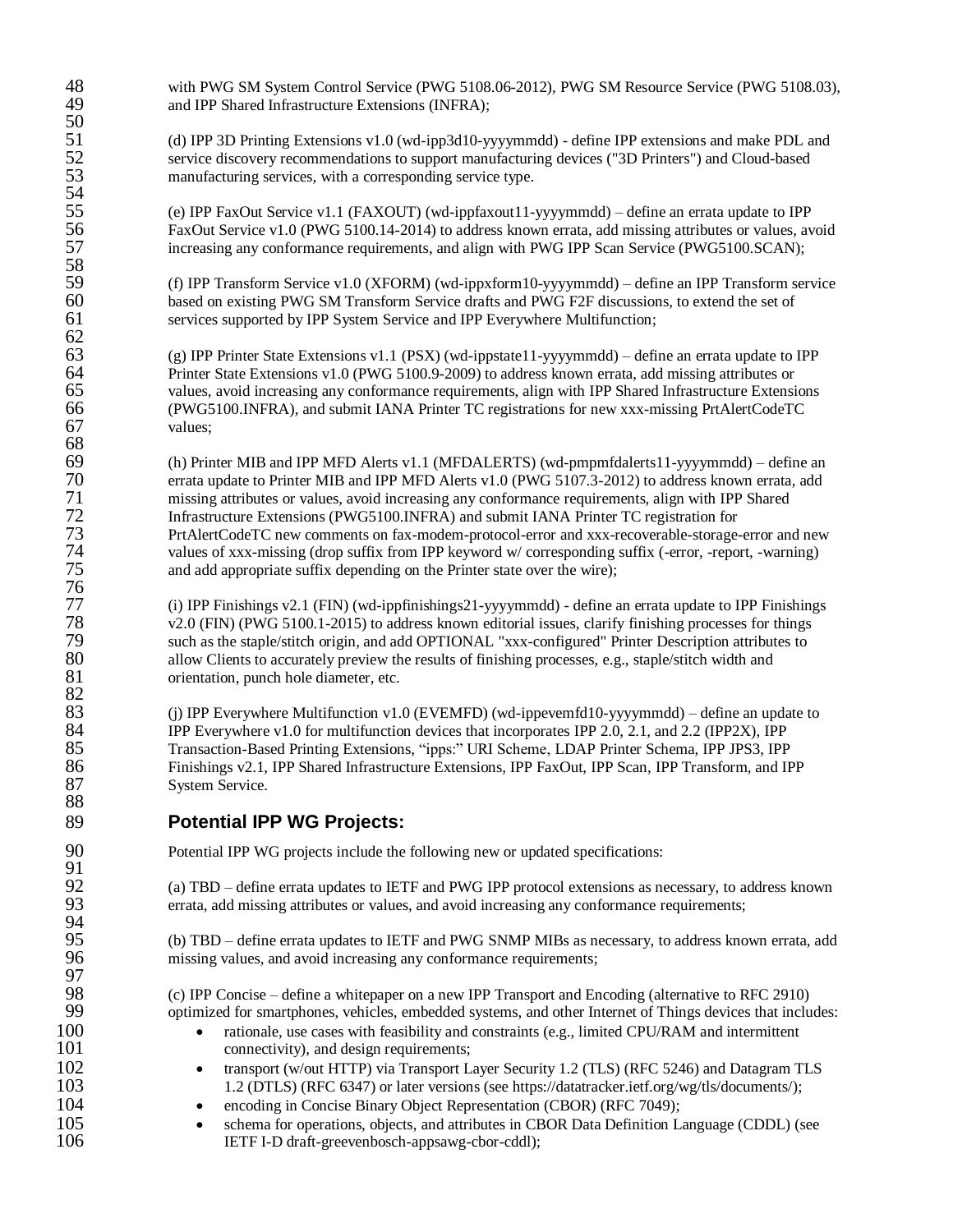| 107<br>108<br>109 |                                                                        |                                                                | potential non-IP network layer protocols, e.g. DTLS over cellular Short Message Service (SMS,<br>aka "text messages") (see IETF I-D draft-fossati-dtls-over-gsm-sms).                                      |  |  |  |  |
|-------------------|------------------------------------------------------------------------|----------------------------------------------------------------|------------------------------------------------------------------------------------------------------------------------------------------------------------------------------------------------------------|--|--|--|--|
| 110               | Out-of-scope:                                                          |                                                                |                                                                                                                                                                                                            |  |  |  |  |
| 111<br>112        | The following projects and activities are out-of-scope for the IPP WG: |                                                                |                                                                                                                                                                                                            |  |  |  |  |
| 113<br>114<br>115 |                                                                        | $OOS-1$                                                        | Definitions of new device discovery or service advertising protocols, although new<br>profiles or subsets of existing device discovery or service advertising protocols are<br>appropriate and encouraged. |  |  |  |  |
| 116<br>117<br>118 |                                                                        | $OOS-2$                                                        | Definitions of new device management protocols (except for IPP System Service above),<br>although new profiles or subsets of existing device management protocols are appropriate<br>and encouraged.       |  |  |  |  |
| 119<br>120        |                                                                        | $OOS-3$                                                        | Definitions of new IPP transport bindings (except for potential IPP Concise above),<br>although the design of IPP projects MUST NOT preclude additional transport bindings.                                |  |  |  |  |
| 121<br>122        |                                                                        | $OOS-4$                                                        | Definitions of new work on the following potential IPP projects is suspended until use<br>cases, editors, and interested vendors have been identified: IPP FaxIn Service.                                  |  |  |  |  |
| 123<br>124<br>125 |                                                                        | $OOS-5$                                                        | Definitions of new work on the following potential IPP projects is abandoned: IPP Copy<br>Service, IPP EmailIn Service, IPP EmailOut Service.                                                              |  |  |  |  |
| 126               | <b>Objectives:</b>                                                     |                                                                |                                                                                                                                                                                                            |  |  |  |  |
| 127<br>128        |                                                                        | The following objectives should guide all new IPP WG projects: |                                                                                                                                                                                                            |  |  |  |  |
| 129<br>130        |                                                                        | OBJ-1                                                          | Optimize all IPP extensions for small memory and resource footprints for IPP Clients and<br>IPP Printers.                                                                                                  |  |  |  |  |
| 131<br>132        |                                                                        | OBJ-2                                                          | Design all IPP extensions to allow for other future protocol bindings (e.g., Web Services,<br>CBOR).                                                                                                       |  |  |  |  |
| 133<br>134        |                                                                        | OBJ-3                                                          | Design all IPP extensions to allow the use of vendor-neutral generic print software by IPP<br>Clients.                                                                                                     |  |  |  |  |
| 135<br>136        |                                                                        | OBJ-4                                                          | Design all IPP extensions to allow ease of integration with shared infrastructure<br>environments and Internet-based services.                                                                             |  |  |  |  |
| 137<br>138        |                                                                        | OBJ-5                                                          | Define the set of new IPP specifications enumerated in the current projects list in<br>Problem Statement clause above.                                                                                     |  |  |  |  |
| 139<br>140        |                                                                        | OBJ-6                                                          | Define errata, updates, and extensions to existing IETF and PWG IPP specifications and<br>SNMP MIBs as necessary.                                                                                          |  |  |  |  |
| 141<br>142        | <b>Milestones:</b>                                                     |                                                                |                                                                                                                                                                                                            |  |  |  |  |
| 143               |                                                                        | <b>Charter Stage:</b>                                          |                                                                                                                                                                                                            |  |  |  |  |
| 144               |                                                                        | $CH-1$                                                         | Interim draft of IPP WG Charter – DONE                                                                                                                                                                     |  |  |  |  |
| 145               |                                                                        | $CH-2$                                                         | Stable draft of IPP WG Charter - DONE                                                                                                                                                                      |  |  |  |  |
| 146               | ٠                                                                      | $CH-3$                                                         | PWG Approval of IPP WG Charter - Q4 2015                                                                                                                                                                   |  |  |  |  |
| 147               |                                                                        | <b>Definition Stage:</b>                                       |                                                                                                                                                                                                            |  |  |  |  |
| 148<br>149        |                                                                        | SELFCERT-1                                                     | Initial draft of IPP Everywhere Printer Self-Certification - DONE                                                                                                                                          |  |  |  |  |
| 150               |                                                                        | SELFCERT-2                                                     | Prototype draft of IPP Everywhere Printer Self-Certification - DONE                                                                                                                                        |  |  |  |  |
| 151               |                                                                        | SELFCERT-3                                                     | Stable draft of IPP Everywhere Printer Self-Certification - DONE                                                                                                                                           |  |  |  |  |
| 152               |                                                                        |                                                                |                                                                                                                                                                                                            |  |  |  |  |
| 153               |                                                                        | SYSTEM-1                                                       | Initial draft of IPP System Service v1.0 - DONE                                                                                                                                                            |  |  |  |  |
| 154               |                                                                        | SYSTEM-2                                                       | Prototype draft of IPP System Service v1.0 - Q2 2016                                                                                                                                                       |  |  |  |  |